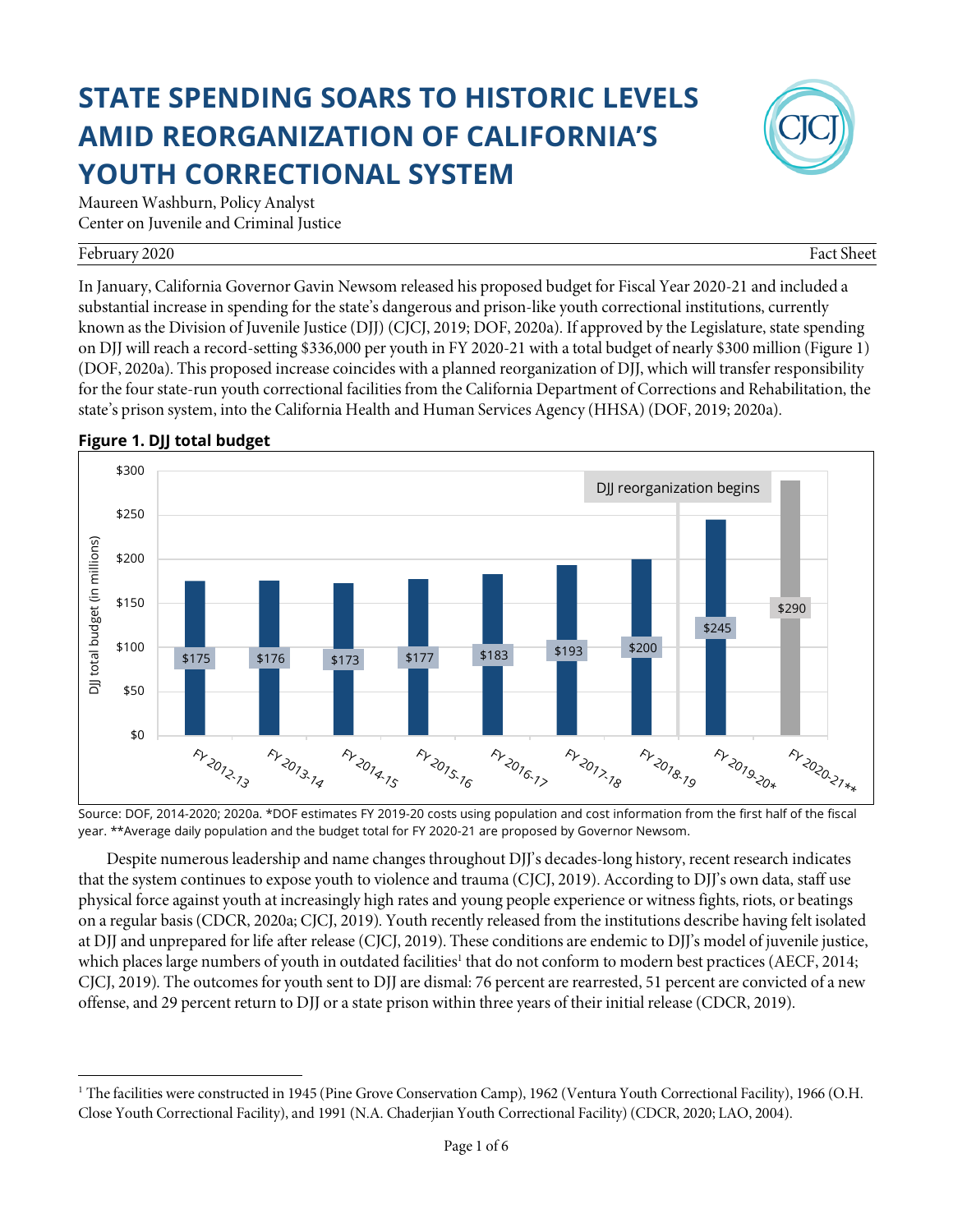Although state taxpayers will incur tens of millions of dollars in new costs amid DJJ's move to HHSA, budget projections fail to account for the far greater human cost of the transition, which will be borne primarily by youth, their families, and their communities. Bolstering DJJ in the FY 2020-21 budget, despite compelling evidence of its failure, would deepen California's reliance on a broken system and place another generation of young people at risk of harmful state confinement.

# • **The DJJ budget may increase by nearly \$100 million amid the agency's reorganization.**

Under the Governor's proposal, DJJ's annual budget would increase to nearly \$300 million in FY 2020-21, a 65 percent rise over FY 2012-13 spending (Figure 1). This upward trend in correctional spending defies existing patterns in the juvenile justice system, which has seen unprecedented declines in youth arrests, referrals to probation, and detentions (BSCC, 2020; DOJ, 2019). For example, between 2012 and 2018, California experienced a 22 percent decline in youth felony arrests and a 20 percent reduction in DJJ's population (FY 2012-13 vs. FY 2018-19), but state spending on the DJJ institutions rose by 14 percent (DOF, 2014; 2020; DOJ, 2019a). If the Legislature were to adopt the Governor's most recent budget proposal, the state would increase total spending by approximately \$90 million as part of DJJ's transition to HHSA (FY 2020-21 budget vs. FY 2018-19 budget) (DOF, 2020; 2020a).



#### **Figure 2. DJJ annual cost per youth**

Sources: DOF, 2014-2020; 2020a. \*DOF estimates FY 2019-20 costs using population and cost information from the first half of the fiscal year. \*\*Average daily population and the budget total for FY 2020-21 are proposed by Governor Newsom.

### • **The proposed budget would result in a record-setting \$336,021 per youth at DJJ in FY 2020-21.**

DJJ's per youth costs have soared in recent years and could reach an all-time high of \$336,021 in FY 2020-21 (Figure 2) (DOF, 2020). In past years, rising per capita costs were largely the result of stagnant spending that failed to keep pace with rapidly declining youth populations. However, per capita costs are expected to rise in FY 2019-20 and FY 2020-21 in spite of projected increases in the population due to the substantial growth in DJJ's total budget (Figure 1, Figure 3).

The high cost of DJJ stands in sharp contrast to per capita spending on other services and programs for young people. For example, tuition at Stanford, one of the state's most expensive private universities, costs about \$50,000 per year, meaning that for the amount taxpayers spend on one youth in a DJJ institution, they could pay for a year of higher education at Stanford for at least six young people (Stanford University, 2020).

### • **Staff far exceed youth in the DJJ facilities, driving up state costs.**

The Governor's Budget proposes a substantial increase in funded staff positions as part of DJJ's transition into the HHSA. Under the Governor's plan, DJJ would increase its workforce by 31 percent over FY 2018-19 levels, employing more than 1,400 full-time staff in FY 2020-21 (Figure 3) (DOF, 2020; 2020a). With a projected youth population of 862,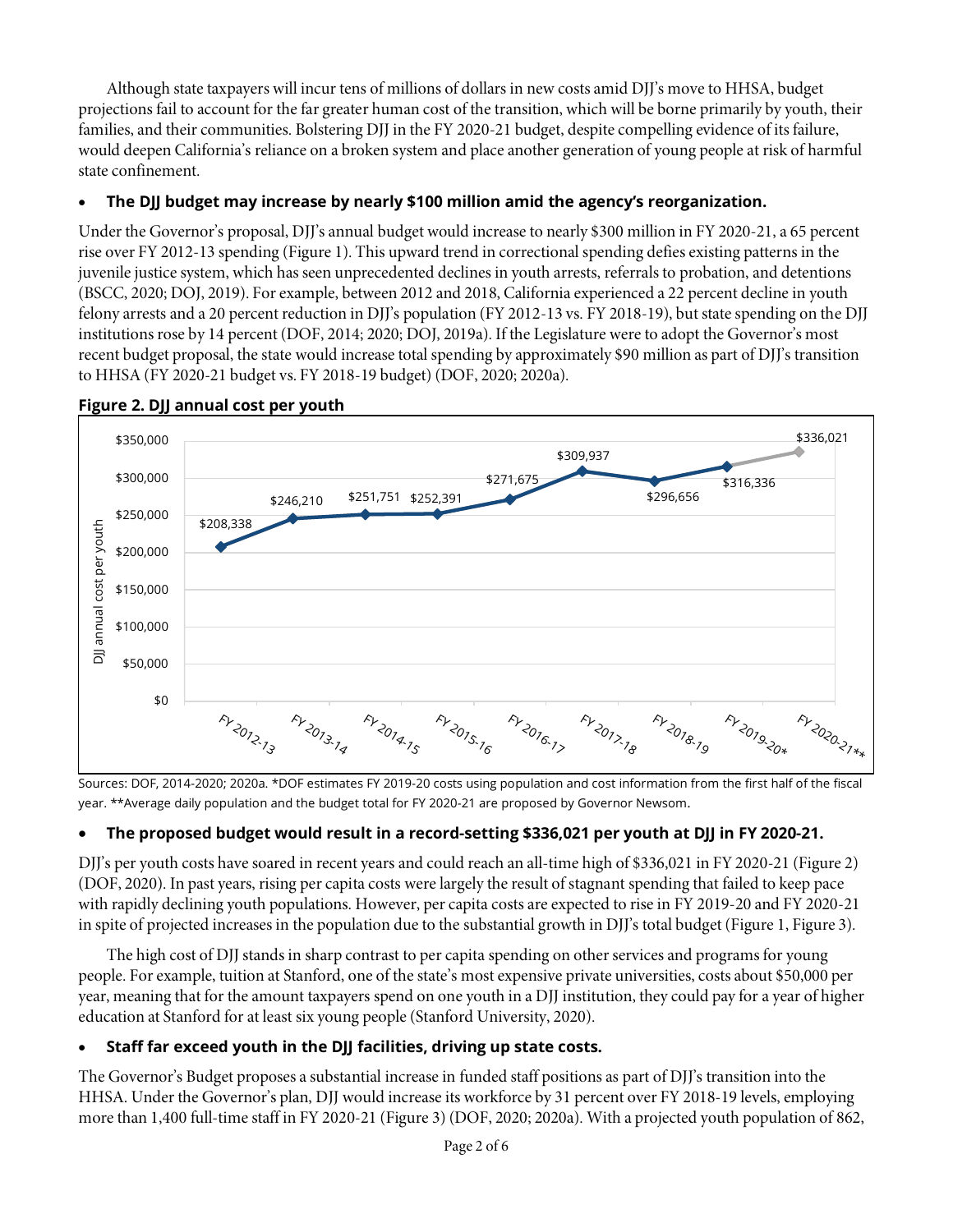staff would far outnumber young people at a ratio of 1.6 DJJ staff for every one youth in the institutions (DOF, 2020a). Despite a high staff count, relatively few DJJ employees provide direct care to youth. An analysis of data from June 2017 through May 2018 found that youths' living units are staffed at a ratio of one staff for every five youth during the day and one staff for every 20 youth at night, which exceeds the national standard for safe nighttime staffing: one staff for every 16 youth (AECF, 2014; CJCJ, 2019). Importantly, DJJ staff positions often go unfilled—data from October 2018 through September 2019 show that DJJ averaged a 16 percent vacancy rate—meaning that any planned increase in staffing could simply augment the number of vacant positions at DJJ (CDCR, 2020a).





Sources: DOF, 2014-2020; 2020a. \*DOF estimates FY 2019-20 costs using population and cost information from the first half of the fiscal year. \*\*Average daily population and the budget total for FY 2020-21 are proposed by Governor Newsom.

#### • **Counties pay just 7 percent of the true cost of DJJ, leaving the remainder to the state.**

Currently, counties are required to contribute just \$24,000 for each youth they commit to DJJ, leaving approximately \$312,000 (93% of the cost) to be paid by taxpayers statewide (DOF, 2020a; SB 1021, 2012). The result is extreme disparities in county reliance on DJJ, with some counties sending a large share of their justice-involved youth population to the state system, while others prioritize local services and programs, committing few or no youth to DJJ (see the Appendix for a list of counties' disparate rates of DJJ confinement). In effect, California's most self-sufficient counties are required to subsidize the high cost of DJJ to support the small number of counties that are most dependent on the state system for managing their high-needs youth. For example, on December 31, 2019, 17 counties had no youth at DJJ and 14 counties had fewer than five youth, while nine counties, including Contra Costa, Monterey, Riverside, and Tulare, had at least twice the statewide rate of youth at DJJ (per 1,000 felony arrests) (CDCR, 2020b; DOJ, 2019a). With annual spending of \$336,000 per youth, these nine counties alone would cost taxpayers nearly \$60 million (CDCR, 2020b; DOF, 2020a). Importantly, these counties already receive more than \$30 million from the state to support local facilities and services for justice-involved youth (BSCC, 2019).

The state's latest attempt at reorganizing its youth correctional system includes funding for additional staff positions, an employee training program, and new initiatives (DOF, 2019; 2020a). Yet it provides no safeguards against abuse and no plan for moving youth from antiquated facilities into settings that are more conducive to healing. Increasing state spending on DJJ, despite its long record of mistreating youth, ignores the lessons of history and erodes California's progress towards providing individualized treatment for youth where it is most effective: close to their loved ones and communities.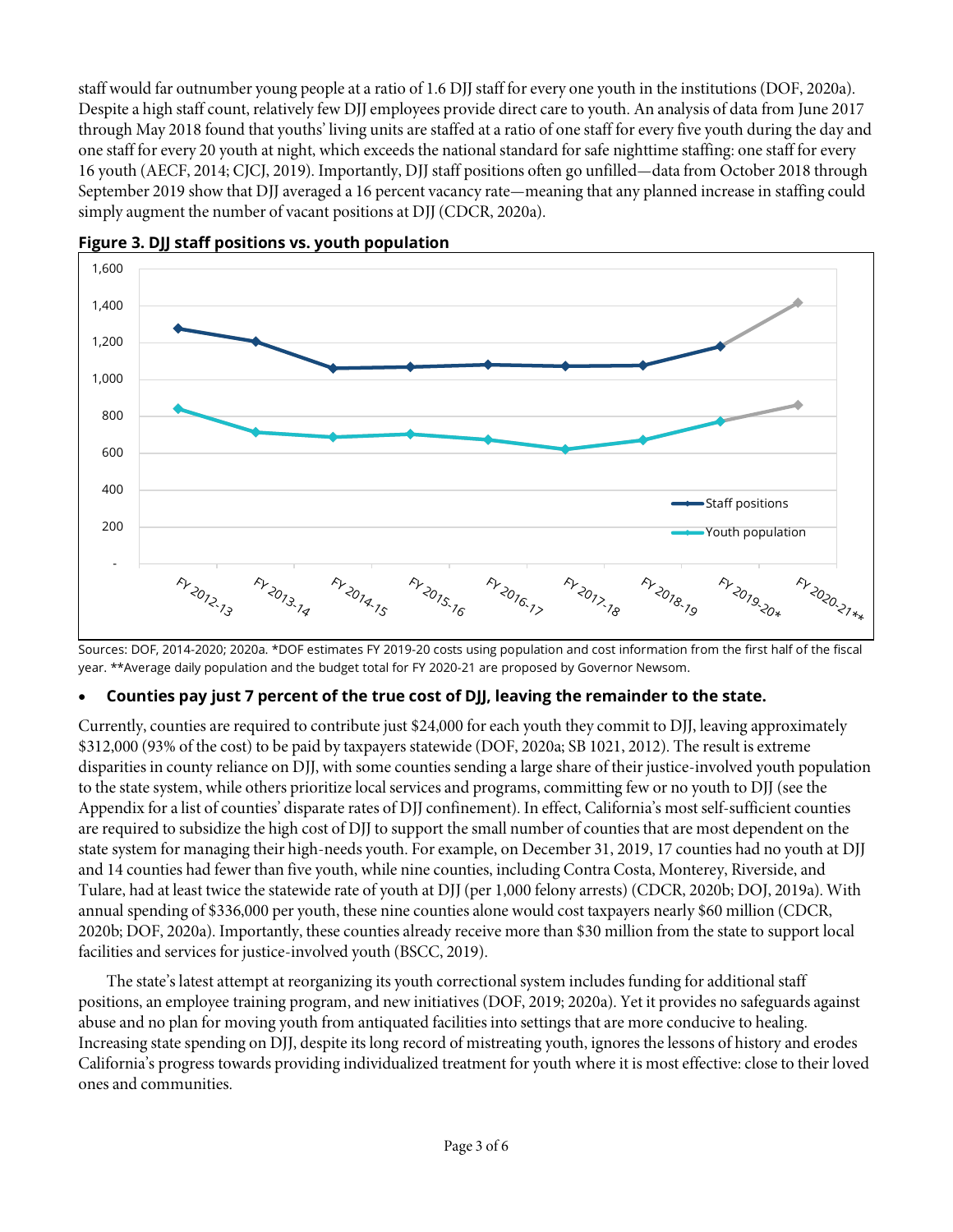# **References**

- Annie E. Casey Foundation (AECF). (2014). Juvenile Detention Alternative Initiative, A Guide to Juvenile Detention Reform, Juvenile Detention Facility Assessment, 2014 Update. At: http://www.aecf.org/m/resourcedoc/aecfjuveniledetentionfacilityassessment-2014.pdf.
- Board of State and Community Corrections (BSCC). (2019). 2018 JJCPA-YOBG Expenditure and Data Report. At: http://www.bscc.ca.gov/s\_2018jjcpa-yobgexpendituredatareports/.
- Board of State and Community Corrections (BSCC). (2020). Juvenile Detention Profile Survey. At: http://app.bscc.ca.gov/joq/jds/QuerySelection.asp.
- California Department of Corrections and Rehabilitation (CDCR). (2019). Recidivism Report for Youth Released from the Division of Juvenile Justice in Fiscal Year 2014-15. At: https://www.cdcr.ca.gov/research/wpcontent/uploads/sites/174/2019/12/Recidivism-Report-for-Youth-Released-from-the-Division-of-Juvenile-Justicein-FY-2014-15.pdf.
- California Department of Corrections and Rehabilitation (CDCR). (2020). Pine Grove Conservation Camp. At: https://www.cdcr.ca.gov/facility-locator/conservation-camps/pine-grove/.
- California Department of Corrections and Rehabilitation (CDCR). (2020a). Compstat Operational Performance Measures: September 2018-September 2019. Received via California Public Records. On file with author.
- California Department of Corrections and Rehabilitation (CDCR). (2020b). Characteristics of the Division of Juvenile Justice Population: December 2019. Obtained via California Public Records Act. On file with author.

California Department of Finance (DOF). (2014-2020, 2020a). Governor's Budget:

- Corrections and Rehabilitation Budget, FY 2012-13 (actual). (2014). At: http://www.ebudget.ca.gov/2014- 15/pdf/GovernorsBudget/5210.pdf.
- Corrections and Rehabilitation Budget, FY 2013-14 (actual). (2015). At: http://www.ebudget.ca.gov/2015- 16/pdf/GovernorsBudget/5210.pdf.
- Corrections and Rehabilitation Budget, FY 2014-15 (actual). (2016). At: http://www.ebudget.ca.gov/2016- 17/pdf/GovernorsBudget/5210.pdf.
- Corrections and Rehabilitation Budget, FY 2015-16 (actual). (2017). At: http://www.ebudget.ca.gov/2017- 18/pdf/GovernorsBudget/5210.pdf.
- Corrections and Rehabilitation Budget, FY 2016-17 (actual). (2018). At: http://www.ebudget.ca.gov/2018- 19/pdf/GovernorsBudget/5210.pdf.
- Corrections and Rehabilitation Budget, FY 2017-18 (actual). (2019). At: http://www.ebudget.ca.gov/2019- 20/pdf/GovernorsBudget/5210.pdf.
- Corrections and Rehabilitation Budget, FY 2018-19 (actual), FY 2019-20 (estimated). (2020). At: http://www.ebudget.ca.gov/2020-21/pdf/GovernorsBudget/5210.pdf.
- Department of Youth and Community Restoration Budget, FY 2020-21 (proposed). (2020a). At: http://www.ebudget.ca.gov/2020-21/pdf/GovernorsBudget/4000/5165.pdf.

California Department of Justice (DOJ). (2019). Juvenile Justice in California: 2018. At: https://dataopenjustice.doj.ca.gov/sites/default/files/2019-07/Juvenile%20Justice%20In%20CA%202018%2020190701.pdf.

California Department of Justice (DOJ). (2019a). Crime Statistics: Arrests: 2018. At: https://openjustice.doj.ca.gov/data.

Center on Juvenile and Criminal Justice (CJCJ). (2019). Unmet Promises: Continued Violence and Neglect in California's Division of Juvenile Justice. At:

http://www.cjcj.org/uploads/cjcj/documents/unmet\_promises\_continued\_violence\_and\_neglect\_in\_california\_divi sion\_of\_juvenile\_justice.pdf.

Legislative Analyst's Office (LAO). (2004). A Review of the California Youth Authority's Infrastructure. At: https://lao.ca.gov/2004/cya/052504\_cya.htm.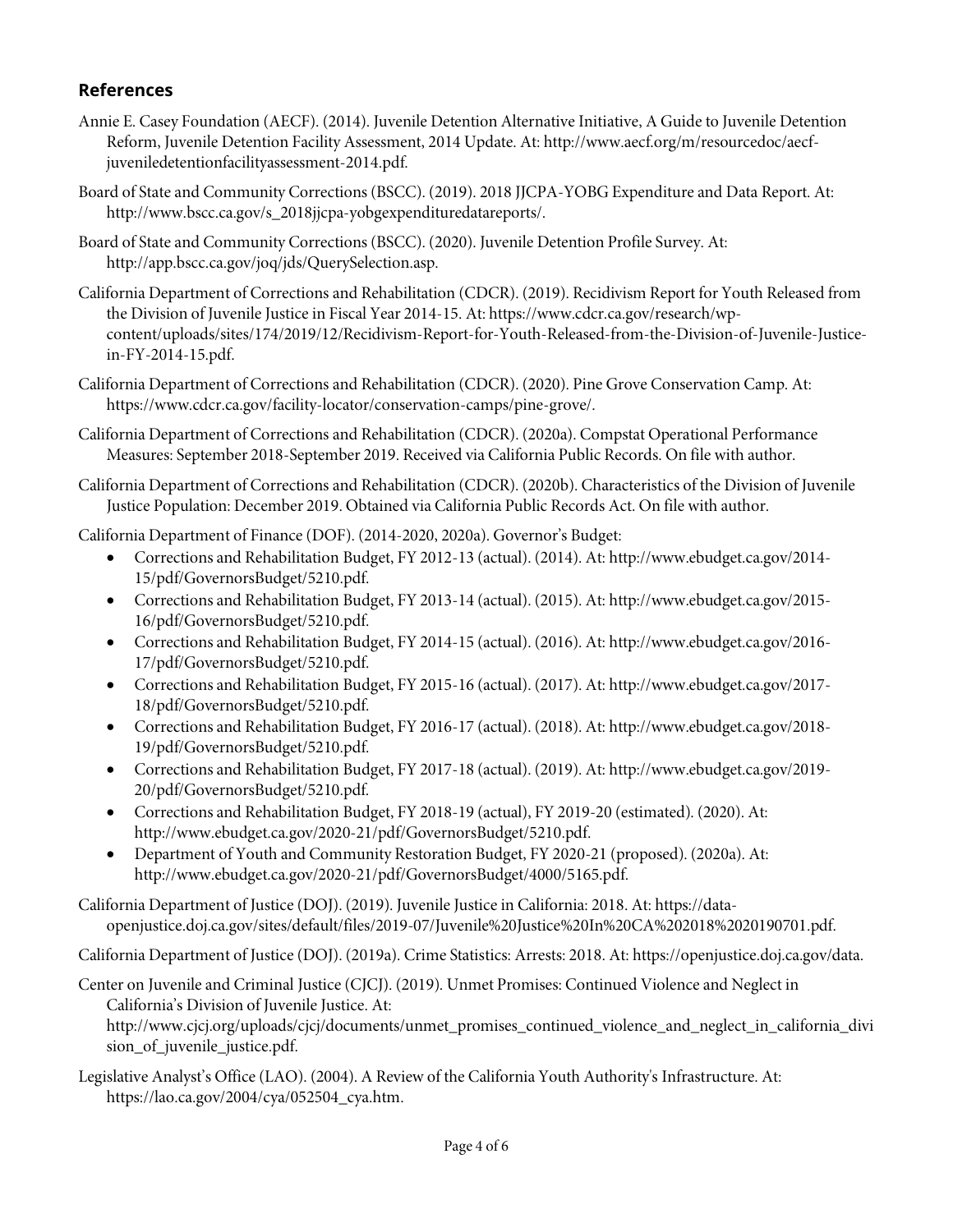Senate Bill 1021 (SB 1021). (2012). At:

http://leginfo.legislature.ca.gov/faces/billNavClient.xhtml?bill\_id=201120120SB1021.

Stanford University. (2020). Tuition and Fees, 2019-20. At: https://registrar.stanford.edu/students-tuition.

| County         | <b>Youth felony arrests</b> | <b>DJJ</b> population | <b>DJJ</b> population per | <b>Potential cost</b>  |
|----------------|-----------------------------|-----------------------|---------------------------|------------------------|
|                | (2018)                      | (Dec 31, 2019)        | 1,000 felony arrests      | (DJJ pop. x \$336,021) |
| Alameda        | 830                         | 10                    | 12.0                      | \$3,360,210            |
| Alpine         | 1                           | 0                     | 0.0                       | \$0                    |
| Amador         | $\mathbf{1}$                | 0                     | 0.0                       | \$0                    |
| <b>Butte</b>   | 102                         | 9                     | 88.2                      | \$3,024,189            |
| Calaveras      | 9                           | 1                     | 111.1                     | \$336,021              |
| Colusa         | 3                           | 0                     | 0.0                       | \$0                    |
| Contra Costa   | 316                         | 34                    | 107.6                     | \$11,424,714           |
| Del Norte      | 8                           | 0                     | 0.0                       | \$0                    |
| El Dorado      | 34                          | $\mathbf 0$           | 0.0                       | \$0                    |
| Fresno         | 596                         | 40                    | 67.1                      | \$13,440,840           |
| Glenn          | $6\,$                       | $\mathsf 0$           | 0.0                       | \$0                    |
| Humboldt       | 37                          | $\overline{2}$        | 54.1                      | \$672,042              |
| Imperial       | 57                          | $\,8\,$               | 140.4                     | \$2,688,168            |
| Inyo           | 8                           | 0                     | 0.0                       | \$0                    |
| Kern           | 504                         | 39                    | 77.4                      | \$13,104,819           |
| Kings          | 124                         | 14                    | 112.9                     | \$4,704,294            |
| Lake           | 23                          | 1                     | 43.5                      | \$336,021              |
| Lassen         | 23                          | $\mathsf 0$           | 0.0                       | \$0                    |
| Los Angeles    | 3,943                       | 167                   | 42.4                      | \$56,115,507           |
| Madera         | 73                          | 4                     | 54.8                      | \$1,344,084            |
| Marin          | 103                         | $\mathbf{1}$          | 9.7                       | \$336,021              |
| Mariposa       | 0                           | 0                     |                           | \$0                    |
| Mendocino      | 84                          | $\overline{2}$        | 23.8                      | \$672,042              |
| Merced         | 226                         | 12                    | 53.1                      | \$4,032,252            |
| Modoc          | 5                           | $\mathbf 0$           | 0.0                       | \$0                    |
| Mono           | 1                           | 0                     | 0.0                       | \$0                    |
| Monterey       | 226                         | 32                    | 141.6                     | \$10,752,672           |
| Napa           | 52                          | 1                     | 19.2                      | \$336,021              |
| Nevada         | 50                          | $\mathsf 0$           | 0.0                       | \$0                    |
| Orange         | 825                         | 9                     | 10.9                      | \$3,024,189            |
| Placer         | 125                         | $\mathbf{1}$          | 8.0                       | \$336,021              |
| Plumas         | 6                           | $\mathsf{O}\xspace$   | 0.0                       | \$0                    |
| Riverside      | 524                         | 50                    | 95.4                      | \$16,801,050           |
| Sacramento     | 639                         | 49                    | 76.7                      | \$16,465,029           |
| San Benito     | 20                          | $\mathbf 0$           | 0.0                       | \$0                    |
| San Bernardino | 1,556                       | 42                    | 27.0                      | \$14,112,882           |
| San Diego      | 1,178                       | 47                    | 39.9                      | \$15,792,987           |
| San Francisco  | 485                         | 8                     | 16.5                      | \$2,688,168            |
| San Joaquin    | 564                         | 30                    | 53.2                      | \$10,080,630           |

## **Appendix. Youth felony arrests, commitment rates, and estimated DJJ costs, by county**